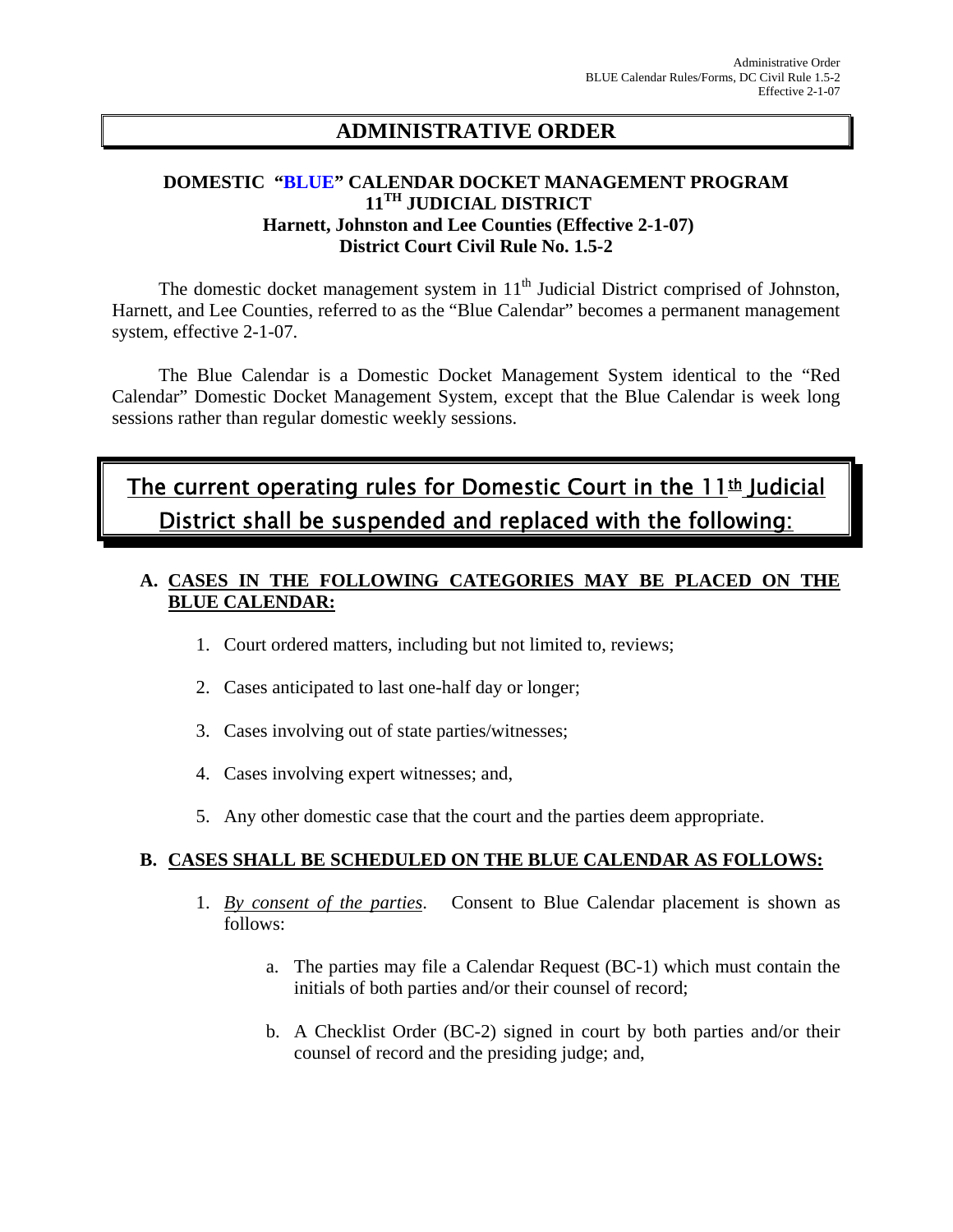- c. By written correspondence to the designated Domestic Court Clerk, copies to all parties and/or their counsel of record, indicating consent of the parties to a particular placement on the Blue Calendar. Written correspondence may be by letter or fax.
- 2. *By Judicial placement on the Blue Calendar.*
	- a. *By Order:* The presiding domestic court judge may order any case placed on the Blue Calendar, including reviews and continuations in hearings previously stated.
	- b. *By Motion:* Any party seeking to place a case on the Blue Calendar and who does not have consent of the party, may Motion (BC-3) the court for placement on the Blue Calendar for any of the reasons enumerated in Section "A" herein above.
- 3. Verbal, tentative requests may be made to the Domestic Court Clerk and will be penciled into a time frame. Requests must be followed up by one of the ways outlined in Subsection A (1) or A (2) herein above. Deadline for follow-up correspondence is seven (7) consecutive days. Follow up requests should include a good faith estimate of time. Items that are penciled in, but not followed up in writing, **WILL NOT** be placed on the court calendar and **WILL** be replaced by something else.
- 4. Cases competing for the same Blue Calendar slot shall be given to the first case properly calendaring the case. Other cases may request back-up status for a particular day in the same manner as the calendared case. There shall be no more than one (1) back-up case for any particular day. However, parties and attorneys are notified that any case on a domestic calendar may be called in the discretion of the presiding judge in the event a Blue Calendar case settles.

## C. **Additional Rules Concerning Blue Calendar Cases:**

1. *Notice of Settlement*. If a case on the Blue Calendar settles before court, all parties involved shall notify the Domestic Court Clerk of settlement immediately upon settlement of the same. All settlements must occur before court and a Consent Order (*Memorandum of Order or Formal Order)* shall be submitted to the domestic judge no later than one business day before court and signed by the judge. Otherwise, any matter on the Blue Calendar shall be tried when called and all parties and their attorneys shall be present and ready to proceed. Once all parties and attorneys are present in court, it is in the discretion of the presiding judge as to whether or not time will be allowed for settlement negotiations. Should any party and/or their attorney not be present when the case is called, the case shall be subject to dismissal and/or tried in absentia.